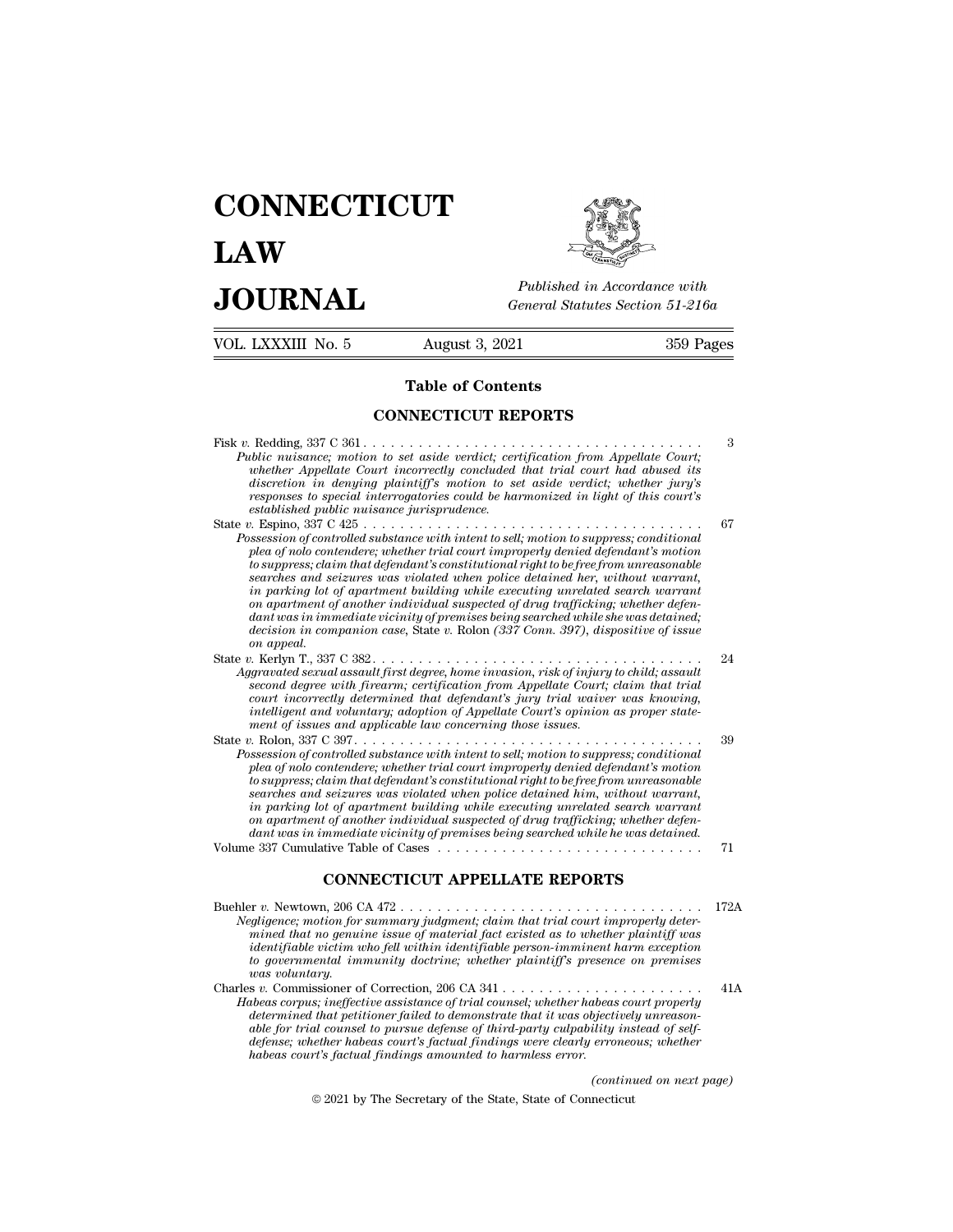Chief Disciplinary Counsel *v.* Elder, 206 CA 515 . . . . . . . . . . . . . . . . . . . . . . . . 215A Page ii CONNECTICUT LAW JOURNAL August 3, 2021<br>
Chief Disciplinary Counsel v. Elder, 206 CA 515<br> *Attorney presentment; appeal from judgment of trial court reprimanding defendant*<br> *attorney; claim that trial court erred i attorney; claim that trial court erred in denying defendant's motion to dismiss presentment completed to the general complement completed presentment; appeal from judgment of trial court reprimanding defendant attorney presentment; appeal from judgment of trial court reprimanding defendant attorney to render its final written decision in contravention of statute (§ 51-90g (c)) and* Disciplinary Counsel v. Elder, 206 CA 515<br>*abover they presentment; appeal from judgment of trial court reprimanding defendant*<br>attorney; claim that trial court erred in denying defendant's motion to dismiss<br>presentment co Disciplinary Counsel v. Elder, 206 CA 515<br> *torney presentment; appeal from judgment of trial court reprimanding defendant*<br> *attorney; claim that trial court erred in denying defendant's motion to dismiss*<br> *presentment c* Disciplinary Counsel v. Elder, 206 CA 515<br> *alomey presentment, appeal from judgment of trial court reprimation<br>
attorney, claim that trial court erred in denying defendant's m<br>
presentment complaint because reviewing com* Attorney presentment; appeat from fuagment of trial court reprimanaing aefendant<br>attorney; claim that trial court erred in denying defendant's motion to dismiss<br>presentment complaint because reviewing committee took more t attorney; claim that trial court erred in denying defendants motion to dismiss<br>presentment complaint because reviewing committee took more than ninety days<br>to render its final written decision in contravention of statute ( *to render its final written decision in contravention of statute (§ 51-90g (c)) and applicable rule of practice (§ 2-35 (i)); claim that trial court erred in denying motion to dismiss presentment complaint because reviewi mary instantant virtuen accision in contravention of statute (§ 51-90g (c)) and applicable rule of practice (§ 2-35 (i)); claim that trial court erred in denying motion to dismiss presentment complaint because reviewing appucable rule of practice (§ 2-35 (b)); claim that trial court errea in aenying<br>motion to dismiss presentment complaint because reviewing committee considered<br>allegations outside scope of probable cause determination.<br>p. that in that in the system and the cause is that individend and the considered* allegations outside scope of probable cause determination.<br>  $t$  Northeast Helicopters Flight Services, L.L.C., 206 CA 412. . . . . . . . . . *continued employment; whether employer's onetime proposal for potential fee share in continuation of employment; whether trial court properly granted defendant to onfor sumemployer's motion for sumemply granted pefendant winder many judgment; whether undisputed facts raised genuine issue of mater establish separation of employment; whether trual court property granted defendant*<br> *employer's motion for summary judgment and denied plaintiff's motion for summary judgment; whether undisputed facts raised genuine issu bemployer's motion for summarr*<br> *bary judgment*; whether undit<br> *hat defendant violated statution*<br> *baty poligies from*<br> *baring relationship in conne*<br> *baring relationship in conne*<br> *behavior*  $\hat{s}$  31-73 *forbids* mary *juayment; whether unarspitted jacts raised genuine issue of material jact*<br>that defendant violated statute (§ 31-73 (b)) and its underlying public policy<br>that prohibits employers from demanding money from employees a *Hal defendant violated statute* (*§* 31-73 (*b)*) and its undertying public policy<br> *Hat prohibits employers from demanding money from employees as condition of*<br> *continued employment; whether employer's onetime proposal that promous employers from demandang money from employees as condition of*<br> *continued employment; whether employer's onetime proposal for potential fee<br>
sharing relationship in connection with bainess that its employee contrinued employment; whether employers onetrme proposal jor potential jee*<br>*dentring relationship in connection with business that its employee sought to*<br>*dentablish separate from his employment with defendant fell wit of demonstrations in connection with business that its employee establish separate from his employment with defendant fell within type behavior § 31-73 forbids.*<br> *of the demonstration in the cause of demonstrating periti* Establish separate from his employment with defendant feat within type of coercive<br>
behavior § 31-78 forbids.<br>
Fenner *v*. Commissioner of Correction, 206 CA 488<br>
Habeas corpus; dismissal of habeas petition as untimely pur *Workers' commissioner of Correction, 206 CA 488*<br> *Workerstonerstoners of Correction, 206 CA 488*<br> *Habeas corpus; dismissal of habeas petition as untimely pursuant to applicable*<br> *statute (§ 52-470 (c) and (e)); claim t* 

- <sup>*r*</sup> *i*. Commissioner of Correction, 200 CA 488 *i i interally pursuant to applicable*<br>*is deray dismissal of habeas petition as untimely pursuant to applicable*<br>*istatute* (*§ 52.470 cc)* and (*e*)); claim that ha *remanded case for new evidentiary materiary pursuant to appucable statute (§ 52-470 (c) and (e)); claim that habeas court abused its discretion in denying petition for certification to appeal; whether petitioner satisfied evidence is 22-470 (c) and (e)); claim that habeas court abused its aiscretion in*<br>denying petition for certification to appeal; whether petitioner satisfied his burden<br>of demonstrating good cause for delay in filing habe *whether board correctly deals for delay in filing habeas petitioner satisfied nis ourden*<br>of demonstrating good cause for delay in filing habeas petition.<br>
Prices v. Davenport Electric, 206 CA 359 . . . . . . . . . . . . *of aemonstrating good*<br>cn *v. Davenport Electri*<br>*improperly vacated 1*<br>*remanded case for new*<br>*evidence in record to*<br>*whether board correctly<br>sioner's decision.*<br>*v. Jefferson Woods Correclosure* motion to d Gibson *v.* Jefferson Woods Community, Inc., 206 CA 303 . . . . . . . . . . . . . . . . . . . 3A *Foreclosure; motion is dismission to dismission the compensation in the to the term of the term is compensation commissioner and remanded case for new evidentary hearing on ground that there was insufficient evidence in r trial court improperly vacated ruling of workers' Compensation Commissioner and<br>remanded case for new evidentiary hearing on ground that there was insufficient<br>evidence in record to support commissioner's distribution of*
- *remanded case for new evidentiary nearing on ground that there was insufficience in record to support commissioner's distribution of attorney's fees; whether board correctly applied appropriate legal standard to its revie plantifier board correctly applied appropriate legal standard to its review of commissioner's decision.*<br> *plantifier board correctly applied appropriate legal standard to its review of commissioner's decision.*<br> *p*. Jef *because trial correctly applied appropriate legal standard to*<br> *bioner's decision.*<br> *b* . Jefferson Woods Community, Inc., 206 CA 303 . . . . . .<br> *preclosure; motion to dismiss; standing; subject matter jurisdiction of* Graham *v.* Commissioner of Transportation, 206 CA 497 . . . . . . . . . . . . . . . . . . . 197A *State defective in that defective highway statute (§ 13a-144); motion to dismiss; statute in that trial court improperly determined that plaintiff lacked standing to seek foreclosure of mortgage and to pursue claim of unj*
- *trectosure; motion to atsmiss; standing; subject matter jurisdiction; claim indiction of mortgage and to pursue claim of unjust enrichment; claim that mortgage that plaintiff sought to foreclose had not been extinguished praise court improperty actermined that planntyf idcked standing to seek joreclosure*<br>*plaintiff sought to foreclose had not been extinguished in prior foreclosure action*<br>*plaintiff sought to foreclose had not been extin in in interedual to pursue claim of unjust enrichment; claim that mortgage that* plaintiff sought to foreclose had not been extinguished in prior foreclosure action because trial court in that action lacked jurisdiction.<br> plannty sought to joreclose had not been extinguished in prior joreclosure action<br>because trial court in that action lacked jurisdiction.<br>The v. Commissioner of Transportation, 206 CA 497 .................................. *court erred with respect to supplemental instruction that it gave to jury before* State defective highway statute (§ 13a-144); motion to set aside verdict; claim that<br>trial court abused its discretion by refusing to accept jury's initial verdict for<br>plaintiff and by returning jury to continue its delibe *(continued on next for extify inconsistency*<br>*(continued to jury was gave to jury vasid gave to jury before*<br>*(continued on next page)* ming jury to continue its deliberations to rectify inconsized that interrogatory submitted to jured from inartful wording; reviewability of claim that the pect to supplemental instruction that it gave to jury intinue its d

## CONNECTICUT LAW JOURNAL

Published by the State of Connecticut in accordance with the provisions of General Statutes § 51-216a.

CONNECTICUT LAW JOURNAL<br>
(ISSN 87500973)<br>
inecticut in accordance with the provisions of Gener<br>
Commission on Official Legal Publications<br>
Office of Production and Distribution<br>
office of Production and Distribution **NNECTICUT LAW JOURNAL**<br>
(ISSN 87500973)<br>
cticut in accordance with the provisions of Gener<br>
mmission on Official Legal Publications<br>
Office of Production and Distribution<br>
centra Avenue, Enfield, Connecticut 06082-4453<br>
b CONNECTICUT LAW JOURNAL<br>
(ISSN 87500973)<br>
of Connecticut in accordance with the provisions of General Statu<br>
Commission on Official Legal Publications<br>
Office of Production and Distribution<br>
111 Phoenix Avenue, Enfield, Co (ISSN 87500973)<br>ecticut in accordance with the provisions of Gener<br>ommission on Official Legal Publications<br>Office of Production and Distribution<br>oenix Avenue, Enfield, Connecticut 06082-4453<br>Tel. (860) 741-3027, FAX (860 reordance with the provision<br>on Official Legal Publication<br>roduction and Distribution<br>e, Enfield, Connecticut 06<br>11-3027, FAX (860) 745-21'<br>www.jud.ct.gov<br>zENWAY, *Publications Dire* Rommission on Official Legal Publications<br>
Office of Production and Distribution<br>
Phoenix Avenue, Enfield, Connecticut 06082-4453<br>
Tel. (860) 741-3027, FAX (860) 745-2178<br>
www.jud.ct.gov<br>
RICHARD J. HEMENWAY, *Publications* Office of Production and Distribution<br>
111 Phoenix Avenue, Enfield, Connecticut 06082-4453<br>
Tel. (860) 741-3027, FAX (860) 745-2178<br>
www.jud.ct.gov<br>
RICHARD J. HEMENWAY, *Publications Director*<br> *Published Weekly – Availab* Phoenix Avenue, Enfield, Connecticut 06082-4453<br>
Tel. (860) 741-3027, FAX (860) 745-2178<br>
www.jud.ct.gov<br>
RICHARD J. HEMENWAY, *Publications Director*<br>
Weekly – Available at <u>https://www.jud.ct.gov/lawjourna</u><br>
Syllabuses a

 $\begin{array}{c} \text{www. jud.ct.gov} \\ \text{RICHARD J. HEMENTway, *Publications Director} \\ \text{Weekly -- Available at \underline{https://www.jud.ct.gov/}{\text{Syllabuses and Indices of court opinions by} \\ \text{Enc}\text{ M. LexING. } \text{Reporter of \text{Judicial Decisions} \\ \text{Tel. } (860) 757-2250 \end{array}*$ 

Published Weekly – Available at https://www.jud.ct.gov/lawjournal<br>Syllabuses and Indices of court opinions by<br>ERIC M. LEVINE, Reporter of Judicial Decisions<br>The deadline for material to be published in the Connecticut Law  $\begin{tabular}{l} \bf Syllabuses\ and\ Indices\ of\ court\ opinions\ by\\ \bf Enc\ M.\ LevINE,\ \textit{Reporter of\ Judicial\ Decisions}\\ \bf Tel.\ (860)\ 757-2250\\ \end{tabular}$  <br> The deadline for material to be published in the Connecticut Law Journal is Wednesday at noon for publication on the Tuesday six days later The deadline for material<br>publication on the Tuesday.<br>will be noon on Tuesday.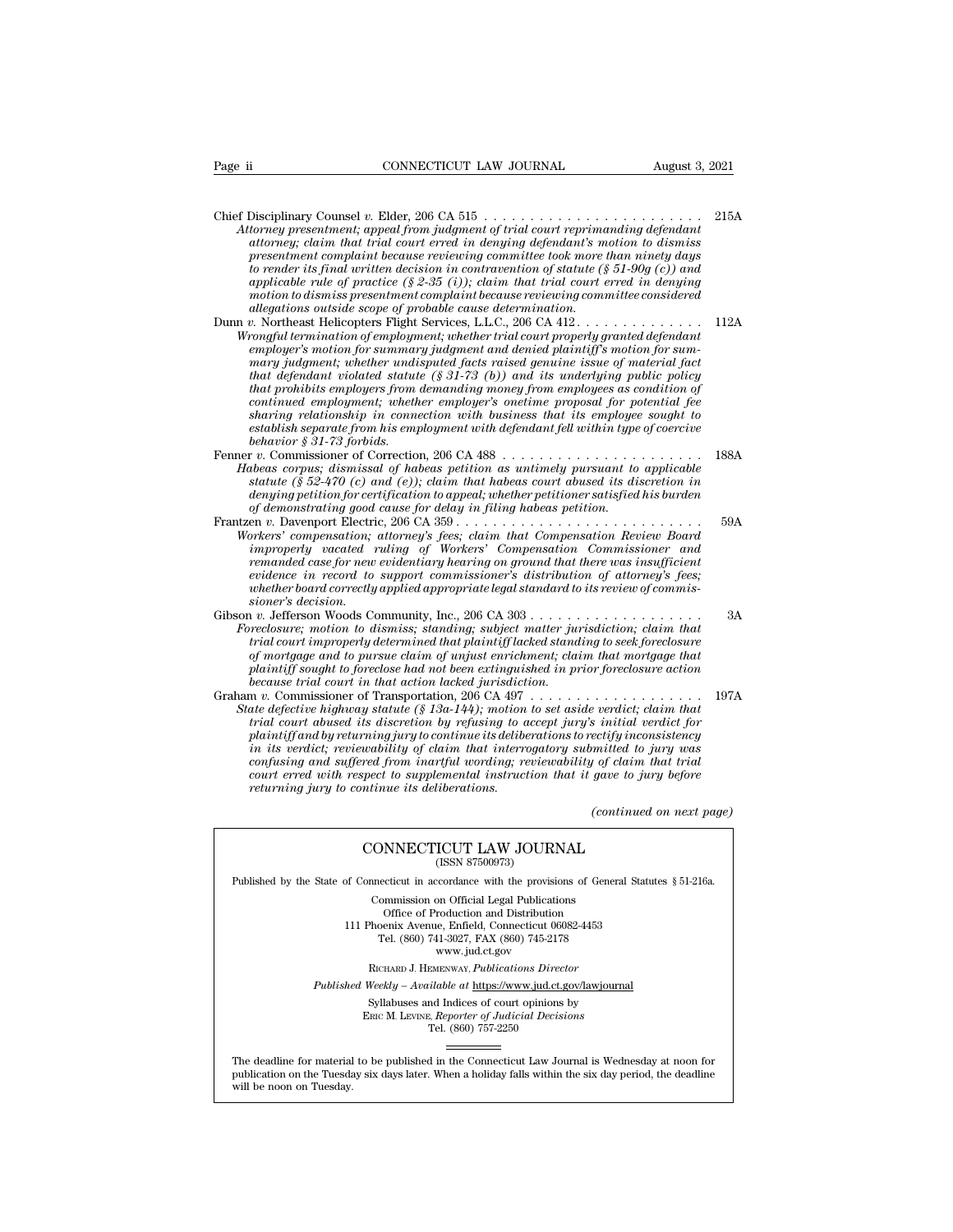August 3, 2021 CONNECTICUT LAW JOURNAL Page iii Holloway *v.* Carvalho, 206 CA 371 . . . . . . . . . . . . . . . . . . . . . . . . . . . . . . . . 71A *Page iii*<br> *Page iii*<br> *Probate appeal; appealing appealing accelering a probate Court admitting decedent's*<br> *Probate appeal; appeal to trial court improperly concluded that decedent had testamentary*<br> *canacitu to execu willieut* Connect Tight Connect LAW JOURNAL Page iii<br> *way v.* Carvalho, 206 CA 371<br> *will, claim that trial court from decree of Probate Court admitting decedent's*<br> *will, claim that trial court improperly concluded tha capacity to execute will, claim that trial court from the execution of the execution of the appeal; appeal to trial court from decree of Probate Court admitting decedent's will; claim that trial court improperly concluded had not exercised undue influence of Probate appeal; appeal to trial court from decree of Probate Court admitting decedent's*<br> *had not exercised undue influence over decedent in securing execution of decedent's*<br> *had no will because it failed to assign burden of disproving claim of undue influence tay v. Carvalho, 20*<br>*to date appeal; appearily, claim that tri*<br>*trapacity to execute*<br>*had not exercised u*<br>*twill because it fail*<br>*to defendant.*<br>*commissiones*<br>*cormus: wheter* Holloway v. Carvalho, 206 CA 371<br> *Probate appeal, appeal to trial court from decree of Probate Court admitting decedent's*<br> *will, claim that trial court improperly concluded that destamentary<br>
capacity to execute will, c Probate appeal, appeal to trial court from decree of Probate Court admitting decedent's*<br>
will; claim that trial court improperly concluded that decedent had testamentary<br>
capacity to execute will, claim that trial court *certification that trial court improperly concluded that decedent had testamentary*<br>capacity to execute will; claim that trial court improperly concluded that defendant<br>had not exercised undue influence over decedent in s *capacity to execute will; claim that trial court improperty concluded that defendant*<br> *will because it failed to assign burden of disproving claim of undue influence<br>
will because it failed to assign burden of disproving nad not exercised undue influence over decedent in securing execution of decedent's*<br> *voill because it failed to assign burden of disproving claim of undue influence<br>
to defendant.*<br> **all** *v.* Commissioner of Correction *petitioner's that the difference of disproving claim of undue influence*<br>to defendant.<br>The commissioner of Correction, 206 CA 461<br>*phones corpus; whether habeas court abused its discretion in denying petition for*<br>certifi to defendant.<br>
Marshall v. Commissioner of Correction, 206 CA 461<br>
Habeas corpus; whether habeas court dowed its discretion in denying petition for<br>
certification to appeal; whether habeas court improperly dismissed petiti **Brach of contracts;** whether habeas court abused its discrete in denying petition for certification to appeal; whether habeas court abused its discrete in convention for writ of habeas corpus; claim that improperity dismi *ubeas corpus; whether habeas court abused its discretion in denying petition for*<br>certification to appeal; whether habeas court improperly dismissed petition for<br>writ of habeas corpus; claim that imposition of term of inc *experiment of habeas corpus; claim that imposition of term of incarceration and period*<br>of special parole constituted two distinct sentences for same offense, violating<br>petitioner's federal and state constitutional rights *where v. Collins, 206 CA 438*  $\dots$  *with intent to sell; motion for mistrial; motion to suppress.*<br>Possession of narcotics with intent to sell; motion for mistrial; motion to suppress. of special parole constituted two distinct sentences for same offense, violating<br>petitioner's federal and state constitutional rights to be free from double jeopardy.<br>Regional School District 8 v. M & S Paving & Sealing, I *Possessional School District 8 v. M & S Paving & Sealing, Inc., 206 CA 523.*<br> *Preach of contract; damages; whether trial court erred in concluding that defendant's unworkmanlike performance proximately caused plaintiff's whether trial court abused its discretion when it denied motion for mistrial based on claim that police officer gave testimony on ultimate issue of intent; whether, unworkmantike performance proximately caused plaintiff's damages; claim that*<br> *expert testimony was required to prove defendant's defective work caused damages;<br>
whether trial court improperly calculated damages.<br>
2. Col expert testmony was required to prove defendant's defective work caused damages;*<br>  $h$ . Collins, 206 CA 438<br>  $h$ . Collins, 206 CA 438<br>  $h$ . Collins, 206 CA 438<br>  $h$ . Session of narcotics with intent to sell; motion for mi *possession constituted testimony constituted testimony on ultimates issues in the testimony on tentions of marcotics with whether trial court abused its discretion when it denied motion for mistrial based on claim that po trial court abused its discretion when it denied motion for mistrial, motion to suppress;*<br> *trial court abused its discretion when it denied motion for mistrial based<br>
whether trial court abused its discretion when it de that polices with intent to sell; motion for mistrial; motion to suppress;*<br>whether trial court abused its discretion when it denied motion for mistrial based<br>por claim that police officer gave testimony on ultimate issue *whether trial court abused its discretion when it denied motion for mistrial based* on claim that police officer gave testimony on ultimate issue of intent; whether, pursuant to State v. Nash (278 Comp. 620), police offic on claim that police officer gave testimony on ultimate issue of intent; whether, pursuant to State v. Nash (278 Conn. 620), police officer's expert opinion regarding hypothetical suspect's intent to sell drugs based on am pursuant to State v. Nash (278 Conn. 62<br>*hypothetical suspect's intent to sell dra*<br>possession constituted testimony on ult<br>trial court abused its discretion when i<br>that police officer gave testimony tha<br>misconduct; whethe mypothetical suspect's intent to sell drugs based on amount of drugs in suspect's<br>possession constituted testimony on ultimate issue of defendant's intent; whether<br>trial court abused its discretion when it denied motion fo *Possession constituted testimony on ultimate issue of defendant's intent; whether*<br> *Attal court abused its discretion when it denied motion for mistrial based on claim<br>
that police officer gave testimony that contained r engaging officer in pursuit; whether evidence was sufficient in accepting in accepting in accepting officer in pursuit, whether trial court properly denied defendant's motion to suppress evidence; claim that police affida conviction of attemption of attempty that contained reference to defendant's prior*<br> *conduct; claim that police affidavit in support of application for search warrant*<br> *coidence; claim that police assault in first degre in accorduct; whether trual court property denied defendant's motion to suppress*<br> *evidence; claim that police affidavit in support of application for search warrant<br>
did not establish probable cause.<br>
<i>i.* Santiago, 206 *claim that this court should overrule its holding in* State *v.* Jones *(96 Conn. App. 634) and find that crime of attempt to commit assault of peace officer was not legally cognizable; claim that unpreserved claim to commit assault of peace officer;*  $\theta$  *learnt to commit assault in first degree; attempt to commit assault of peace officer; conviction of attempt to commit assault tempt to commut assault in first degree; attempt to commut assault of peace officer;*<br>engaging officer in pursuit; whether evidence was sufficient to support defendant's<br>conviction of attempt to commit assault in first de *engaging officer in pursuit; whether evidence was sufficient to support defendant's*<br>conviction of attempt to commit assault in first degree; whether trial court erred<br>in accepting jury's verdict of guilty of attempt to c conviction of attempt to commut assault in first degree; whether trial court erred<br>in accepting jury's verdict of guilty of attempt to commit assault of peace officer;<br>claim that this court should overrule its holding in S *In accepting jury's verdict of guilty of attempt to commit assault of peace officer;*<br> *Cain that this court should overrule its holding in State v. Jones (96 Com. App.*<br> *G34) and find that crime of attempt to commit ass claim that this court should overrule its holding in State v. Jones (96 Conn. App.* 634) and find that crime of attempt to commit assault of peace officer was not legally cognizable; claim that unpresented laim was review *that trial court abused is discretion in that unpreserved claim was reviewable under principles set forth in State v. Golding (213 Conn. 233); claim that widence was insufficient to support defendant's conviction of atte tegally cognizable; claim that unpreserved claim was reviewable under principles*<br>set forth in State v. Golding (213 Conn. 233); claim that evidence was insufficient<br>to support defendant's conviction of attempt to commit *right to counsel; claim that trial court was required to advise defendant that he would need to register as sex offender if he were convicted and to ask him or his counsel if he had any mental health issues; unpreserved claim that, because definitional right to assistance of counsel by allowing him to represent himself; claim* that trial court abused its discretion in determining that defendant was competent to represent himself and had made knowing, volunt *it impair to assistance of counset by allowing him to represent himself; claim*<br>that trial court abused its discretion in determining that defendant was competent<br>to represent himself and had made knowing, voluntary and i *ihat trial court abused its discretion in determining that defendant was competent* to represent himself and had made knowing, voluntary and intelligent waiver of right to counsel; claim that trial court was required to a *himself.* right to counsel; claim that trial court was required to advise defendant that he<br>would need to register as sex offender if he were convicted and to ask him or<br>his counsel if he had any mental health issues; unpreserved cl *Foreclosure; increases and the member of the were convicted and to ask him or*<br>*his counsel if he had any mental health issues; unpreserved claim that, because<br>defendant's postcanvass conduct constituted substantial evide motion to approve sale without to approve sale with the size without to approximate defendant's postcanvass conduct constituted substantial evidence of mental impairment, trial court abused its discretion by failing to or defendant's postcanvass conduct constitumpairment, trial court abused its discreting or to appoint counsel for defendant a himself.*<br>*himself,*<br>ank, National Assn. v. Fitzpatrick, 206 CA reclosure; judgment of foreclosure mparment, trial court abused its discretion by Jailing to order competency hear-<br>ing or to appoint counsel for defendant after it granted his request to represent<br>U.S. Bank, National Assn. v. Fitzpatrick, 206 CA 509. . . . *Mortgage release statute (§ 49-8);* claim that trial court erred in graniting motion to approve sale without newspaper advertisements; motion to terminate stay; mootness; right of redemption.<br> **Mortgage release statute (§** *complaint on ground that platnics* and the same of foreclosure by sale; whether trial court erred in granting recolosure; judgment of foreclosure by sale; whether trial court erred in granting motion to approve sale witho *it did not suffer any damages and, therefore, did not have standing; whether reclosure; judgment of foreclosure by sale; whether trad court erred in granting motion to approve sale without newspaper advertisements; motion to terminate stay; mootness; right of redemption.*<br> *Iansion Real Estate, LL defendant's corporate witness concerning whether there existed common practice whereby borrowers recontact defendant if they have not timely received requested*

*mortgage release statute (§ 49-8)*; claim that trial court erred in not dismissing or proplaint on ground that plaintiff was not aggrieved pursuant of  $\frac{49-8}{9}$  because it did not suffer any damages and, therefore, di *profigage release statute (§ 49-8); claim that trial court erred in not dismissing*<br> *complaint on ground that plaintiff was not aggrieved pursuant to § 49-8 because<br>
it did not suffer any damages and, therefore, did not tomplannt on ground that planntyf was not aggreeved pursuant to § 49-8 because* it did not suffer any damages and, therefore, did not have standing; whether trial court erred in sustaining plaintiffs objection to certain *fourteent any damages and, therefore, did* it final court erred in sustaining plaintiff's objection to feleral ant's corporate witness concerning whether the whereby borrowers recontact defendant if they have mortgage rel trial court erred in sustaining plaintiff's objection to certain questions asked of defendant's corporate witness concerning whether there existed common practice whereby borrowers recontact defendant if they have not tim